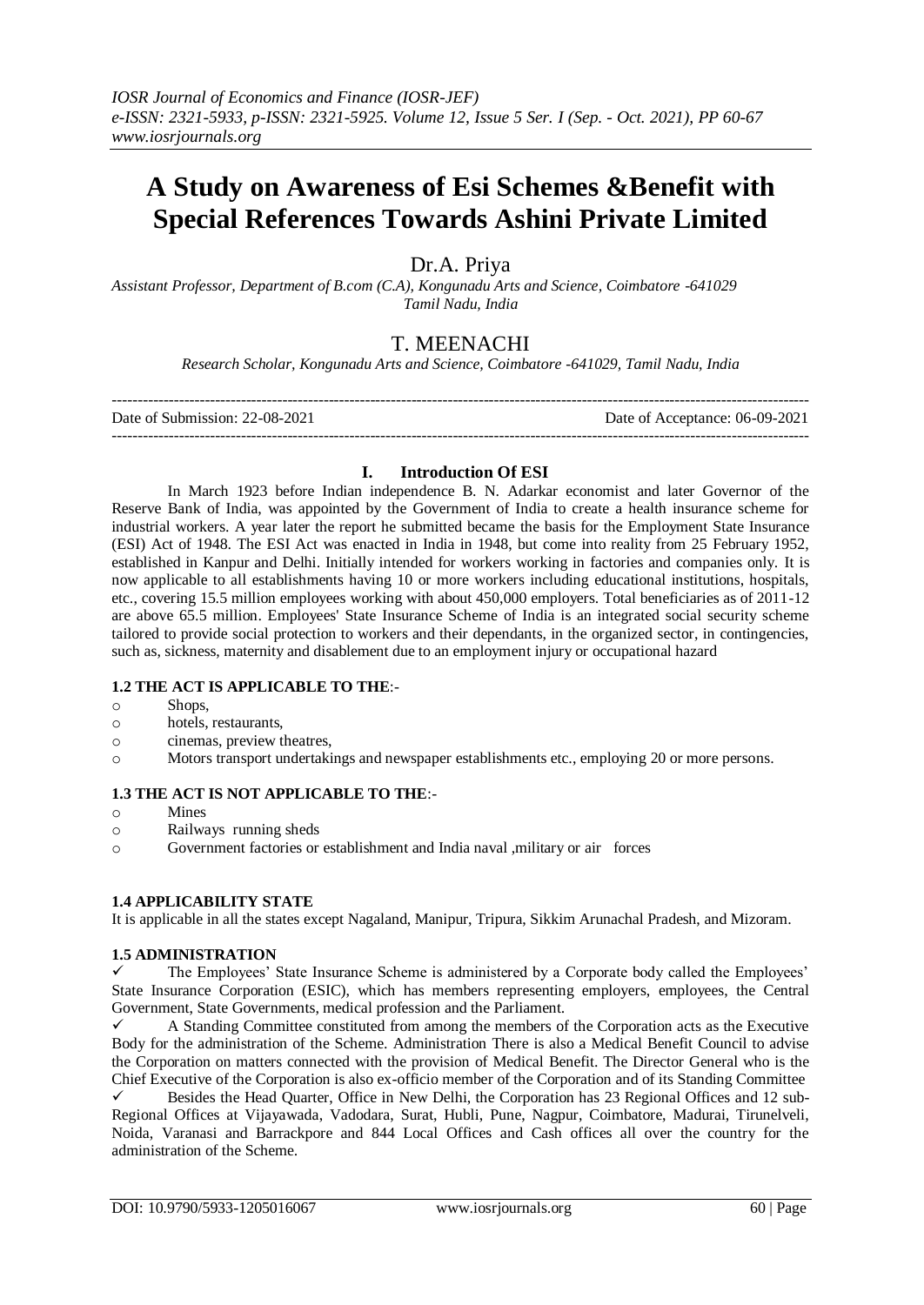## **1.6 THE ESI SCHEMES**

It is based on the principle of 'pooling of risks and resources' in which every contributor at any given point of time. It emerges as a beneficiary of a benefactor and society at large is the net gainer. Employees, employers, state governments and the corporation are the major stake holders in the system of organized and coordinated effort providing social protection to benefactors. The role of employers in particulars remains pivotal to the success of the scheme is it surveys for coverage, implementation, registration of factories registration of employees regular payment of contribution facilitating inspections and timely action to ensure steady flow of the employees.

## **1.7 COVERAGE**

The ESI Act, (1948) applies to following categories of factories and establishments in the implemented areas:

Non-seasonal factories using power and employing ten(10) or more persons

• Non-seasonal and non power using factories and establishments employing twenty (20) or more persons.

The "appropriate Government" State or Central is empowered to extend the provisions of the ESI Act to various classes of establishments, industrial, commercial or agricultural or otherwise. Under these enabling provisions most of the State Government has extended the ESI Act to certain specific class of establishments

a) Shops, hotels, restaurants, cinemas, preview theatres, motors transport undertakings and newspaper establishments etc., employing 20 or more persons

b) Slate pencil manufacturing units employing one or more employees have also been brought under the coverage of the act in a few states. The schemes has so far been implemented in 26 states and union territories; the only exceptions being a few smaller states in the north-eastern region of the country

## **1.9 ADVANTAGES OF EMPLOYERS:**

Employers who come under the purview of the ESI act-1948 derive the following benefits from the schemes:-

 Employers are absolved of all their liabilities of providing medical facilities to employees and their dependants in kind or in the form of fixed cash allowances, reimbursement of actual expenses, lump sum grad or opting for any other medical insurances policy of limited scope unless it is a contractual obligation of the employer.

Employers are exempted from the applicability of the:

- (a) Maternity benefits act
- (b) Workmen compensation act in respect of employees covered

 Any sum paid by way of contribution under the ESI act is deducted in computing "income" under the income tax act

## **1.10 BENEFITS OF EMPLOYEE**

The social security (minimum standards) defined nine branches of social security benefits for the welfare of labour class. The employee's state insurance corporation has already adopted and extended five major benefits to the insured workers out of the nine benefits indentified by the ILO.

ESI schemes need based package of major social security benefits in cash and kind include:-

- 1 Medical benefit for self & family
- 2 Sickness benefits for self
- 3 Maternity benefits for self
- 4 Disablement benefits

a) Temporary disablement - for self

- b) Permanent disablement for self
- 5 Dependants benefits due to employment injury
- In addition the schemes also provide some other needs based benefits to insured workers. These are:

| Rehabilitation allowance - for self |                       |
|-------------------------------------|-----------------------|
| Vocational allowances - for self    |                       |
| Old age Medicare                    | - for self and spouse |
| Medical bonus                       | -for insured women    |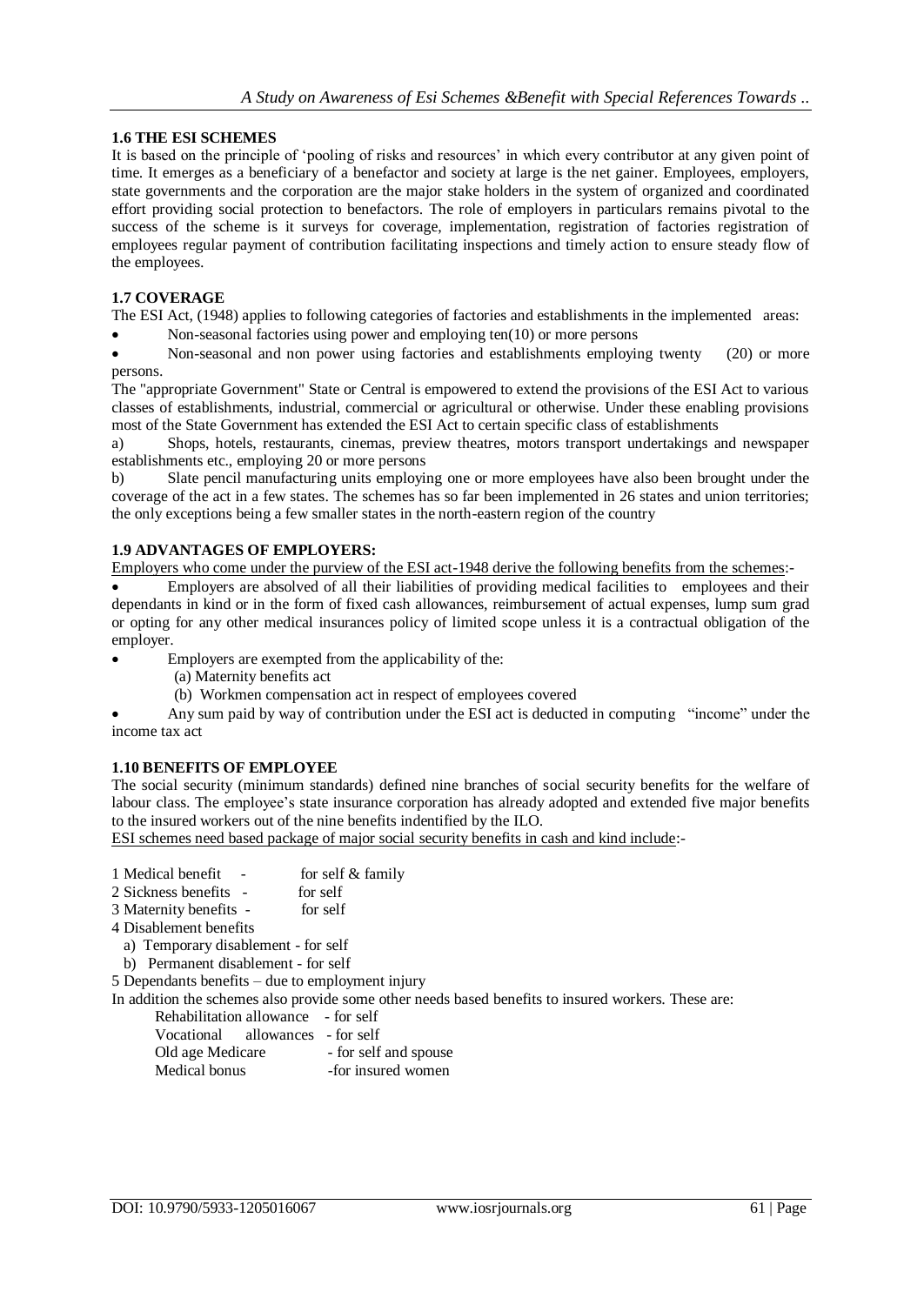## **BENEFITS UNDER ESI SCHEME**



#### **PROCEDURE FOR REGISTRATION**

The employer of a factory or an establishment desirous of registration it under the act has to send to the regional offices within 15days from the act becomes applicable to it a declarations of Registration in the prescribed form. Upon receipt of the declaration the regional officer shall if satisfied that the factory or the establishment is covered by the act, allot to it a code number and there upon the factory or the establishment shall stand registered under the act.

#### **ESI Forms**

- Form 1 declaration form.
- Form 3 return of declaration form.
- Form 6 return of contribution [half yearly returns].
- Form 16 applications for accident report.
- Form 37 certification of employment.
- Form 53 applications for change of dispensary branch office
- Form 72 applications for duplicate ESI card.
- Form 1B change in family declaration report.

## **II. Objective Of Study**

- To study the awareness level of the people of ESI schemes schemes.
- To analyze the benefits of ESI schemes in terms of the opinion of the sample ESI subscribers'.
- To analyze trends in utilization and number of beneficiaries of ESIS over a period of time.
- To study the medical benefits received by the employee.
- To study the quality of service given to the employee.
- To find out the necessity of ESI

## **III. Review Of Literature**

**Charlotte Kühlbrand (2013)<sup>1</sup>** European Centre on Health of Societies in Transition**:** Roma in Central and Eastern Europe (CEE) face problems in accessing health care, and a lack of access to statutory health insurance schemes is a key factor. This study seeks to quantify differences in health insurance coverage between Roma and non-Roma and assess whether variations can be explained by socio-economic factors.

**Shibalal Meher (2012)<sup>2</sup>** .ESI has the potential to employees the finding in Orissa shows has ESI better outreach and positive impact on poverty. The process of empowerment is found to be ESI employees the success of this programmer depends on both better outreach and the ability to empower the ESI employee particular women group

veals that self-insured HMOs are also unresponsive to reforms. Taken together, these findings suggest that HMOs reduce "defensive medicine," even absent reform. The results are the first direct evidence that tort reform reduces healthcare costs in aggregate; prior research has largely focused on particular medical conditions

 $\overline{a}$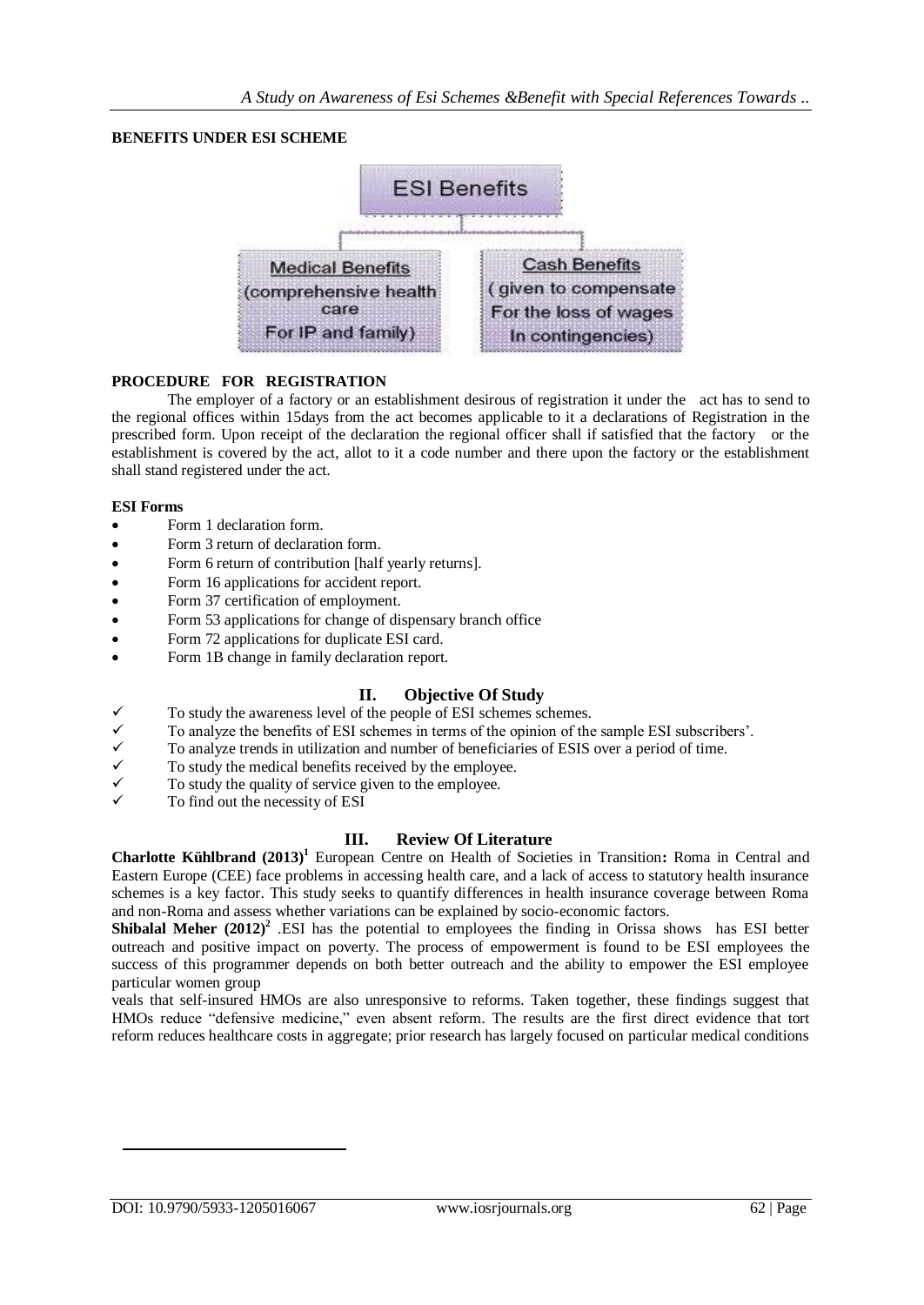# **IV. Company Profile**

Ashni CNC private limited is a pioneer in CNC machining. We produced high precision machined components with quality in faster turnaround time. Aspiring to be a leader in advanced CNC machining. We offer comprehensive services to a wide-range of industries that include automobile, textile, valve, and General engineering.

## **4.1 INFRASTRUCTURE**

Our growth trajectory has followed the path of natural progression, allowing us to establish an integrated manufacturing facility. This has helped complete control over quality and expedites processes. Our production facility is well-complemented by state-of-the-art machinery

## **4.3 CORE COMPETENCE**

## **Engineering capabilities**

Rich experience in precision machining of various casting raw materials like aluminum, cf8m, grey iron casting and SG iron casting

Astute market knowledge for sourcing the best raw materials from various foundries

- **Manufacturing capabilities**<br> **V** Precision gear boxes of various
- $\checkmark$  Precision gear boxes of various types<br> $\checkmark$  Various types of valve components
- $\checkmark$  Various types of valve components  $\checkmark$  General engineering components for
- General engineering components for machine building
- **Machining capabilities**

 Machining of various casting that include steel stainless steel and aluminum parts weighing from 50g to 2 tonnes

 $\checkmark$  Using rotary table, indexing is possible upto0.1"<br> $\checkmark$  Bore tolerance up to 0.015mm to 0.020mm

 Bore tolerance up to 0.015mm to 0.020mm can be achieved with CD tolerances of 0.005mm to0.010mm

# **V. Research And Methodology**

#### **Sources of data**

The research should keep in mind two types of data while collecting data wiz, primary data and secondary data. **Primary data**

Primary data may be described as those data that have been observed and recorded by the researcher for the first time to their knowledge ,A questionnaire by the researcher for the first time to their knowledge A questionnaire was prepared and with the help of which database been collected,

#### **Secondary data**

Secondary data may be described as those data that has been compiled by some company other than the user. **Sample size**

Sample size denotes the number of elements selected for the study. For the present study 100 respondents was selected. All the 100 respondents were the ESI employee.

#### **Geographical area of the study**

Coimbatore city is the geographical area of the study

# **Statistical used for study**

- $\triangleright$  Simple percentage method
- $\sum$  Chi-square method
- Correlation method

## **VI. Analysis And Interpretation**

Analysis and interpretation brings out the meaning of the data collected. Interpretation is not just the repetition of the data in the table; it is drawing inferences, insights and relationships between the variables. In this chapter, the data collected through the questionnaire is analyzed and inferences are drawn with the help of the tables and chart

| <b>TABLE SHOWING GENDER OF THE RESPONDENTS</b> |               |                    |                   |  |
|------------------------------------------------|---------------|--------------------|-------------------|--|
| S.NO                                           | <b>GENDER</b> | <b>RESPONDENTS</b> | <b>PERCENTAGE</b> |  |
|                                                | <b>MALE</b>   | 62                 | 62                |  |
|                                                | <b>FEMALE</b> | 38                 | 38                |  |
|                                                | TOTAL         | 100                | 100               |  |

**TABLE 1**

Source: primary data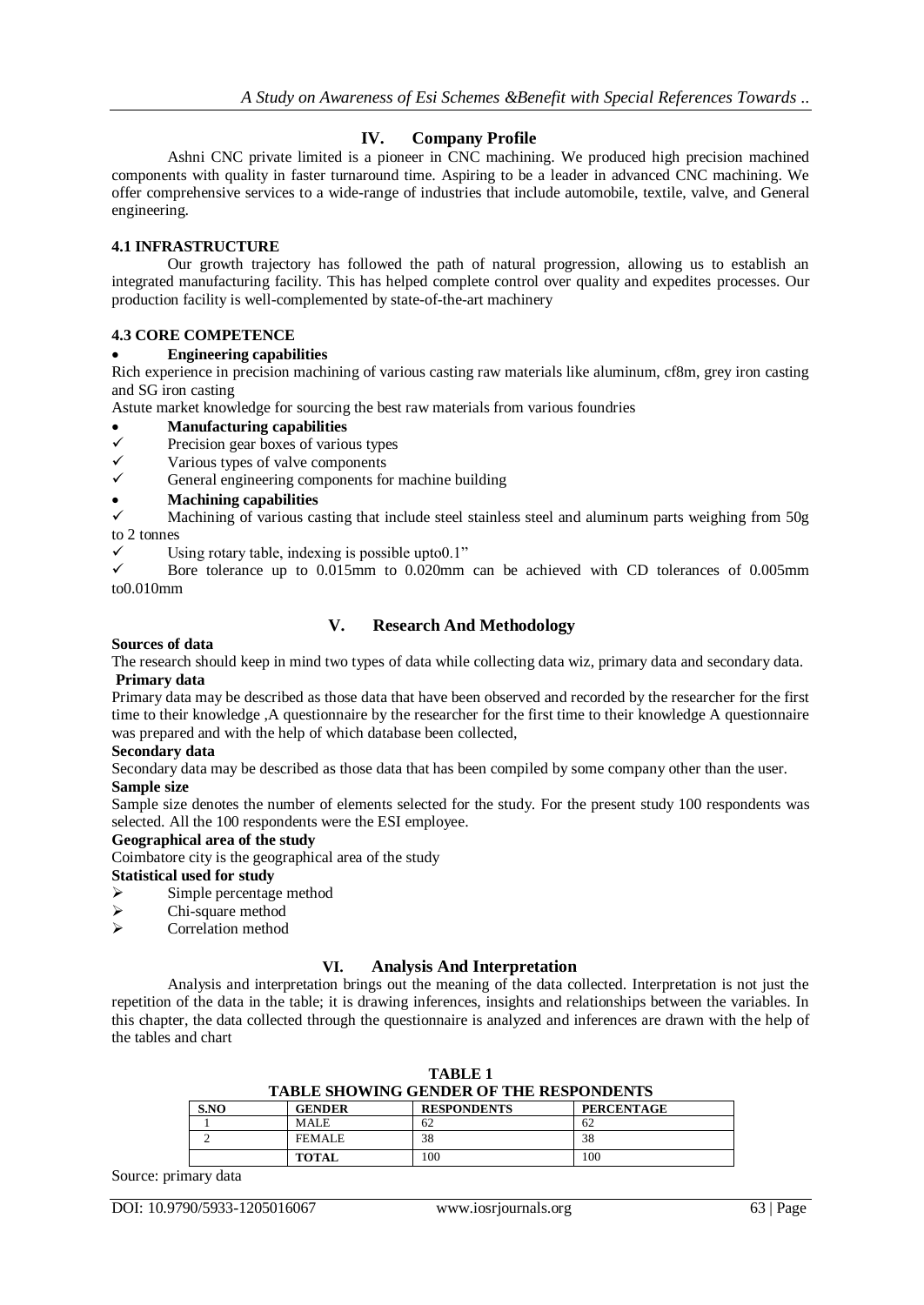## **Interpretation**

The above table shows that total respondents consist of 62% of male and 38% of Female

#### **Majority (62%) of the respondents are male gender CHARTS SHOWING GENDER OF THE RESPONDENTS**



**TABLE 2 TABLE SHOWING AGE OF THE RESPONDENTS**

| S.NO                    | AGE           | <b>RESPONDENTS</b> | <b>PERCENTAGE</b> |  |  |
|-------------------------|---------------|--------------------|-------------------|--|--|
|                         | 23 - 28 YEARS | 25                 | 25                |  |  |
| ◠                       | 28-35 YEARS   | 27                 | 27                |  |  |
| $\overline{\mathbf{c}}$ | 35-40 YEARS   | 27                 | 27                |  |  |
|                         | 45 PLUS       | 21                 | 21                |  |  |
|                         | <b>TOTAL</b>  | 100                | 100               |  |  |
|                         |               |                    |                   |  |  |

Source: primary data

#### **Interpretation**

The above table reveals that 27% of the respondents are under 35-40 years, 27% of the respondents are under 28-35 years, 25% of the respondents are of 23 to 28years and 21% of the respondents are above 45. **Majority (27%) of the respondents belong to age under 23-35 year**



| TABLE 3 |
|---------|
|---------|

|               |               |                    | TABLE SHOWING THE MARTIAL STATUS OF THE RESPONDENT |
|---------------|---------------|--------------------|----------------------------------------------------|
| $\sim$ $\sim$ | <b>ARNDED</b> | <b>DECROMBEMEN</b> | DED CENTLACE                                       |

| SNO | <b>GENDER</b>  | <b>RESPONDENTS</b> | <b>PERCENTAGE</b> |
|-----|----------------|--------------------|-------------------|
|     | <b>SINGLE</b>  | 55                 | 55                |
|     | <b>MARRIED</b> | 45                 | 45                |
|     |                |                    |                   |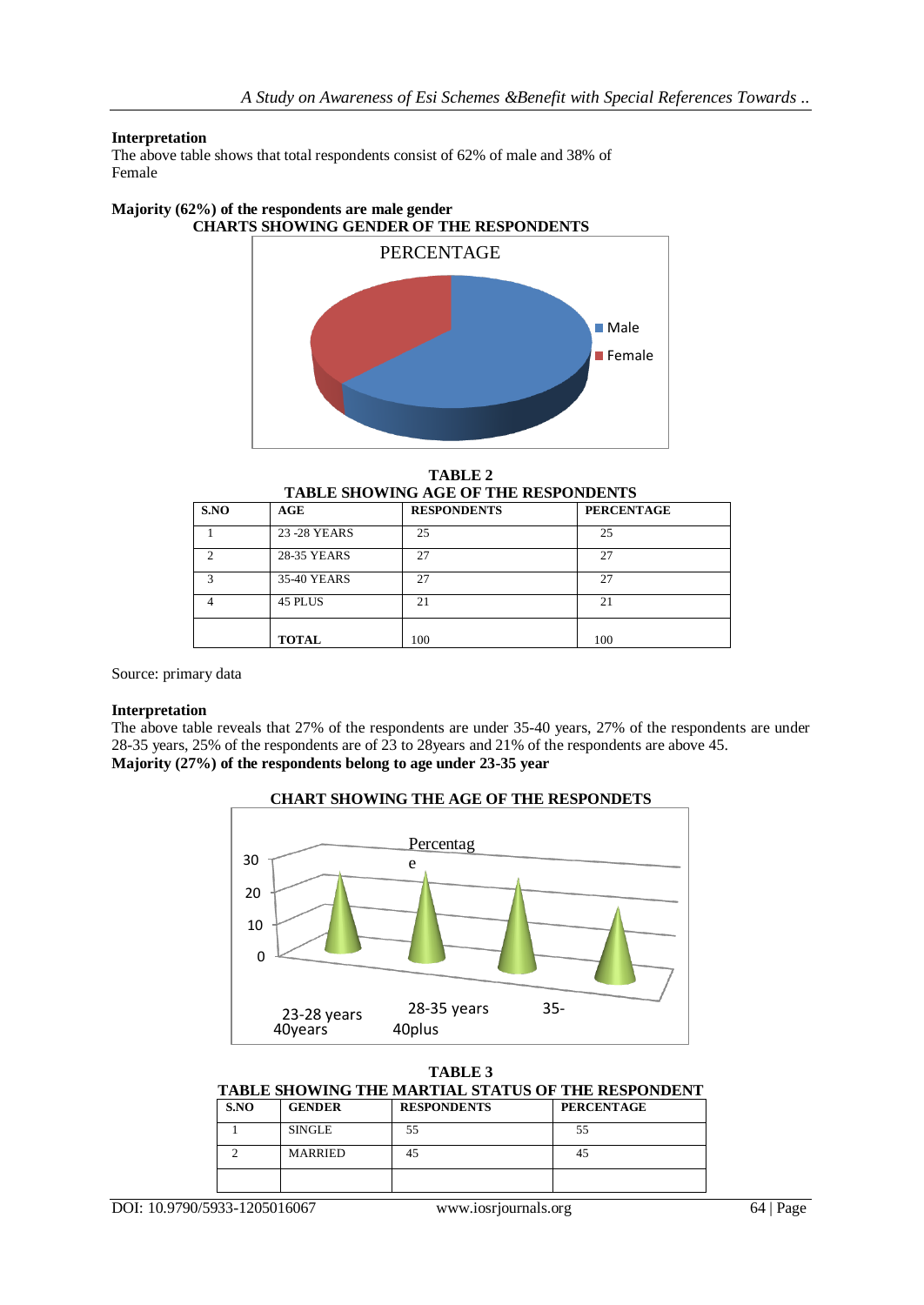|  | 106<br>- - - |  |
|--|--------------|--|
|--|--------------|--|

Source: primary data

#### **Interpretation**

The above table shows reveals that 55% of respondents are single employee and 45% of respondents are married employee

#### **Majority (55%) of the respondents are single CHART SHOWING THE MARTIAL STATUS OF RESPONDENTS**



#### **CHI-SQUARE ANALYSIS**

The Chi-square analysis is mainly used to test the independence of two factors. In other words the chi-square analysis performed to test the significance of one factor over the other. In this study the factors are classified under personal. Each of the personal factors considered are compared with study factors and chi-square test was performed. The entire test carried out with 5% level of significance.

Formula: Chi-Square =  $(O-E)^2$ O= Observed Frequency E=Expected FrequencY

E

| TABLE 4                                                   |       |                  |               |              |              |
|-----------------------------------------------------------|-------|------------------|---------------|--------------|--------------|
| Compare the monthly income and contribution of Government |       |                  |               |              |              |
| <b>Monthly Income</b><br>Government<br>Contribution       | 5.000 | $5,000 - 10,000$ | 10,000-15,000 | Above 15,000 | <b>TOTAL</b> |
| 40 %                                                      | 6     |                  |               |              |              |
| 55 %                                                      | 14    |                  |               |              | 26           |
| 60 %                                                      | 18    | 12               | 6             |              | 45           |
| ABOVE 60 %                                                |       |                  |               | 6            | 18           |

**TOTAL** 46 21 14 20 100

# **TABLE 4**

Degree of freedom =  $(R-1)*(C-1)$  $= (4-1)*(4-1)$ 

 $= 3*3 = 9$ 

#### **TEST RESULT**

| <b>Degree of Freedom</b> | <b>Calculated Value</b> | <b>Table Value</b> | <b>Accepted /Rejected</b> |
|--------------------------|-------------------------|--------------------|---------------------------|
|                          | 67.3906                 | 16.919             | Rejected                  |

Chi-square analysis on the relationship between the income of employee and contribution of government Ho: There is no relationship between income and contribution of government

H1: There is a relationship between income and spending habit of consumers

 $X2=(O-E)$   $2/E = 67.3906$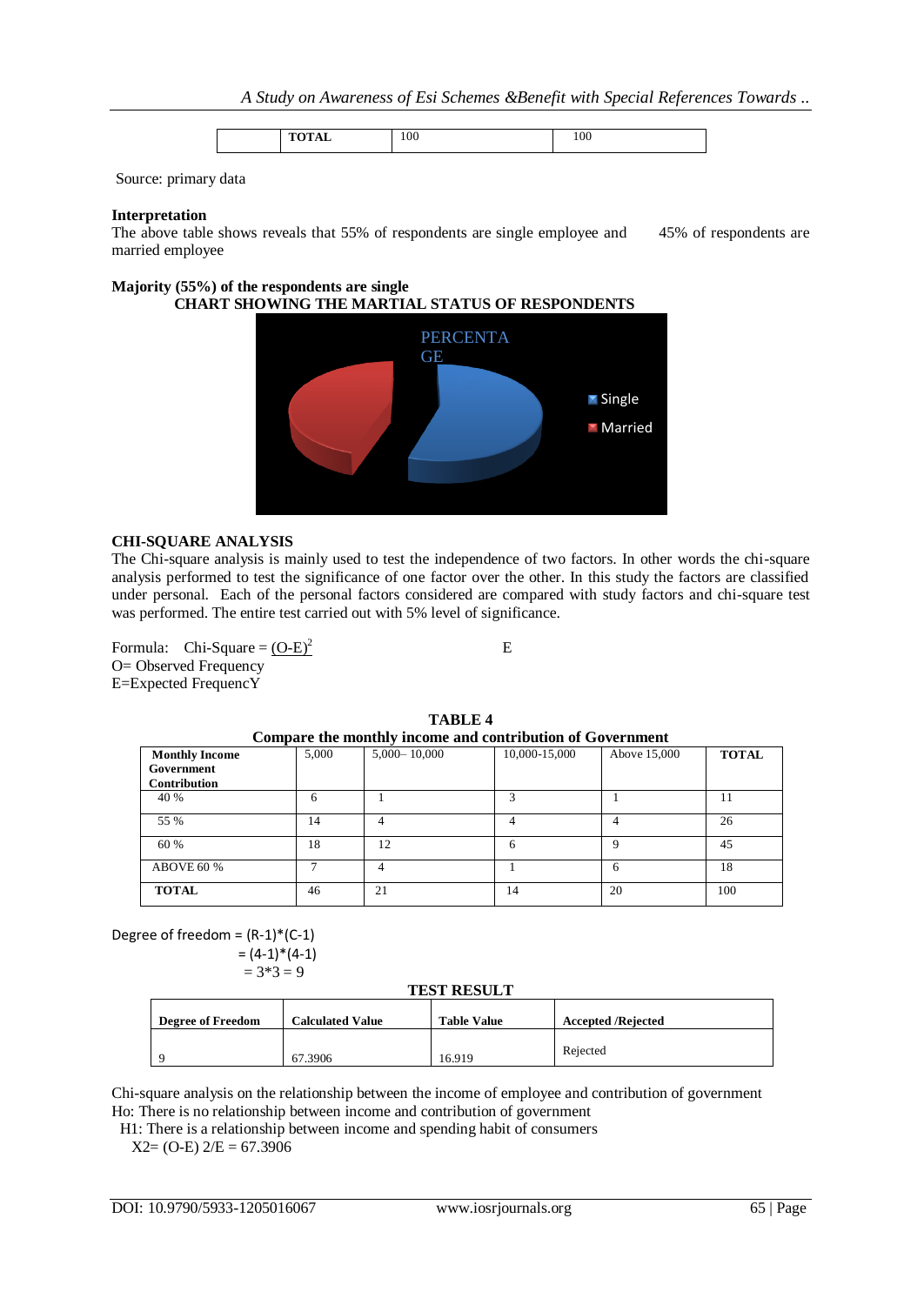The table value for 9 degree of freedom at 5% level of significance is 16.92. Here the null hypothesis is rejected and alternative hypothesis is accepted. There is a relationship between income and spending habit of consumer

## **CORRELATION**

## **TABLE 5**

#### **Correlation between respondent's occupation and premium charged by Insurances Company based on characteristics**

|              | Ħ  |    |    |    | <b>TOTAL</b> |
|--------------|----|----|----|----|--------------|
|              | 18 |    |    | 12 | 45           |
|              |    |    |    |    | 20           |
|              | 14 |    |    |    | 26           |
|              |    |    |    |    |              |
| <b>TOTAL</b> | 46 | 16 | 18 | 22 | 100          |

| $\mathbf x$ | V   | xy   | $x^2$ | y2   |
|-------------|-----|------|-------|------|
| 16          | 31  | 496  | 256   | 961  |
| 12          | 26  | 316  | 144   | 676  |
| 60          | 29  | 1740 | 3600  | 841  |
| 12          | 14  | 168  | 144   | 196  |
| 100         | 100 | 2780 | 4144  | 2674 |

 $r =$ 

$$
N\Sigma xy - (\Sigma x) (\Sigma y)
$$

sqrt 
$$
N \Sigma x^2 - (\Sigma x)^2 N \Sigma y^2 - (\Sigma y)^2
$$

1.00

The coefficient of correlation is 1.00

Hence x and y are correlated.

From the above table, it is clear that the coefficient of correlation is  $+1$  (1.00), which indicates a perfect positive correlation, meaning that both variables, respondent's types of.

## **VII. Findings And Suggestion**

#### **FINDINGS**

- (62%) of the respondents are male gender
- $\geq$  (27%) of the respondents belong to age under 23-35 year
- $\triangleright$  (55%) of the respondents are single
- (60%) of the respondents are employee

# **SUGGESTION**

 **Enhances the awareness of the ESI schemes** -It is observed that a large number of employees are not fully aware of the ESI schemes. The ESI Schemes are getting printed education material about the schemes in a language known to them. besides, the print media the corporation can also consider press, electronic media, workshops etc

 **Improve the quality of medical care-** most of the employee availing medical care is not satisfied with its quality. Therefore the corporation has to take the necessary measures to improve the quality of medical care provided by ESI hospitals and dispensaries

**•** Better representation of employees and employers -the employees and employers while taking decision in matter related to the administration of the ESI schemes therefore it is desirable that the representation of employees and employers in the advised board may be raised

 **Relax the eligibility conditions and simplify the formalities-**It's found from the study, there in noneligibility and too much formalities for receiving the treatments therefore the corporation has to relax the eligibility conditions and simplify the formalities for treatments